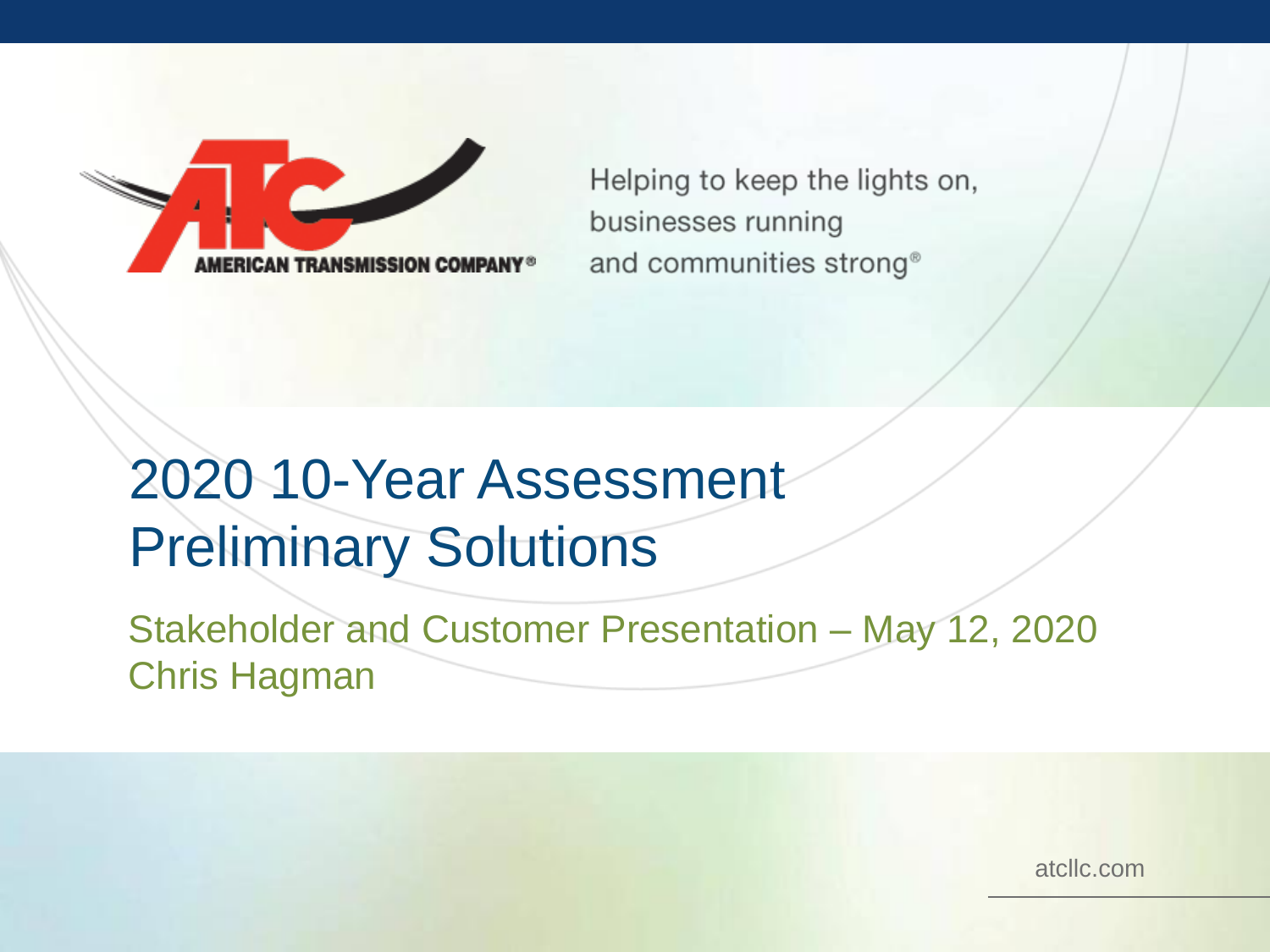## Purpose

- Solicit Input on Solutions
	- Network/System Planning
	- Generation Interconnection/Generation to Transmission (G-T) and Distribution to Transmission (D-T)
	- Asset Renewal
	- Communications
- Solicit Input on Public Policy Driven Needs
- Next Steps/Feedback

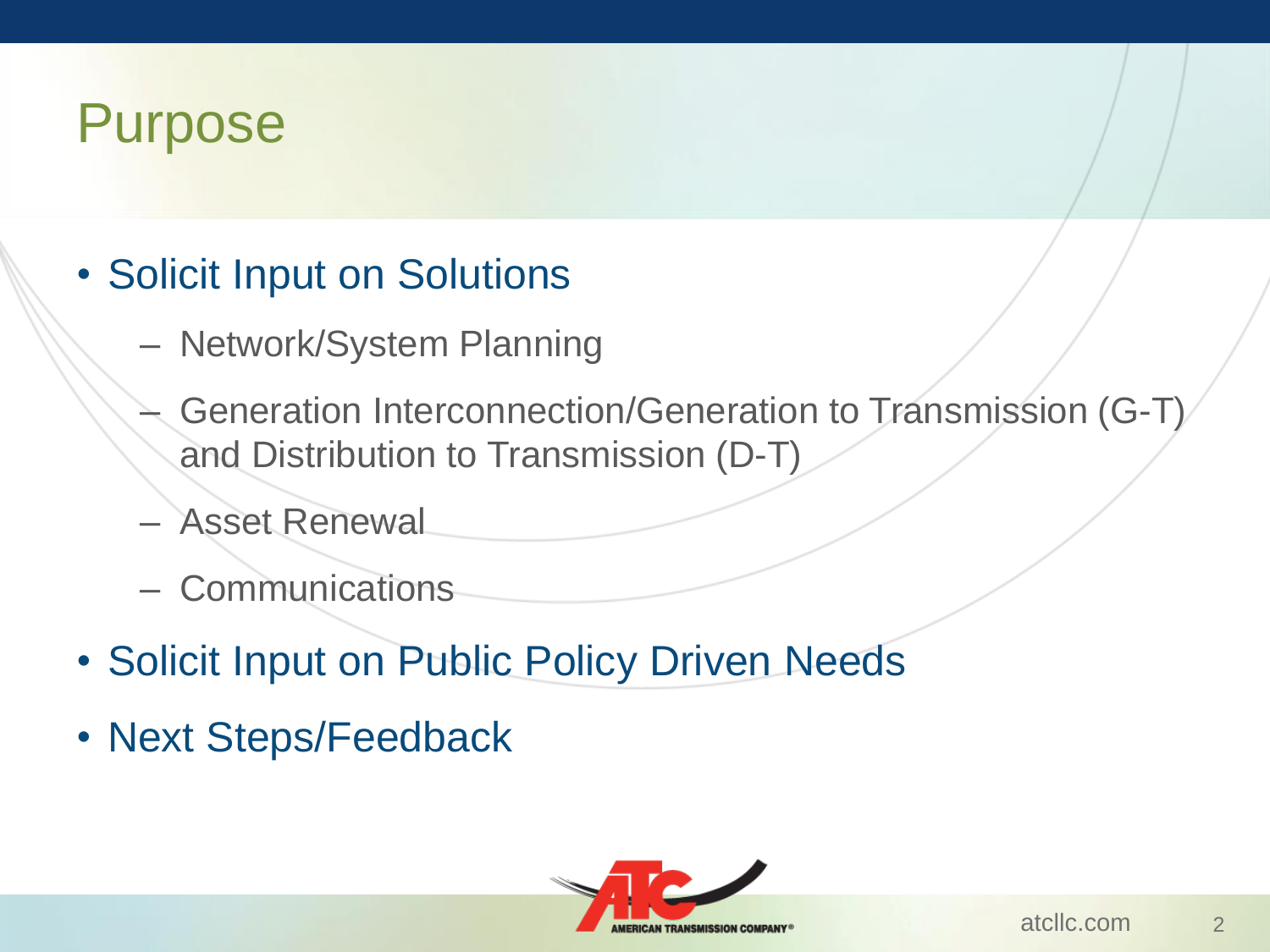# Changing Landscape

#### • Project needs are shifting.

- Reduced need for new load-growth driven projects.
- Both the G-T and D-T queues are large.
- Asset Renewal projects address reliability risks.
- Communications projects address telecommunication risks.
- Last meeting comprehensively covered all of these
	- Deeper dive into projects needed to support interconnecting new generators (G-T projects) and Asset Renewal projects.

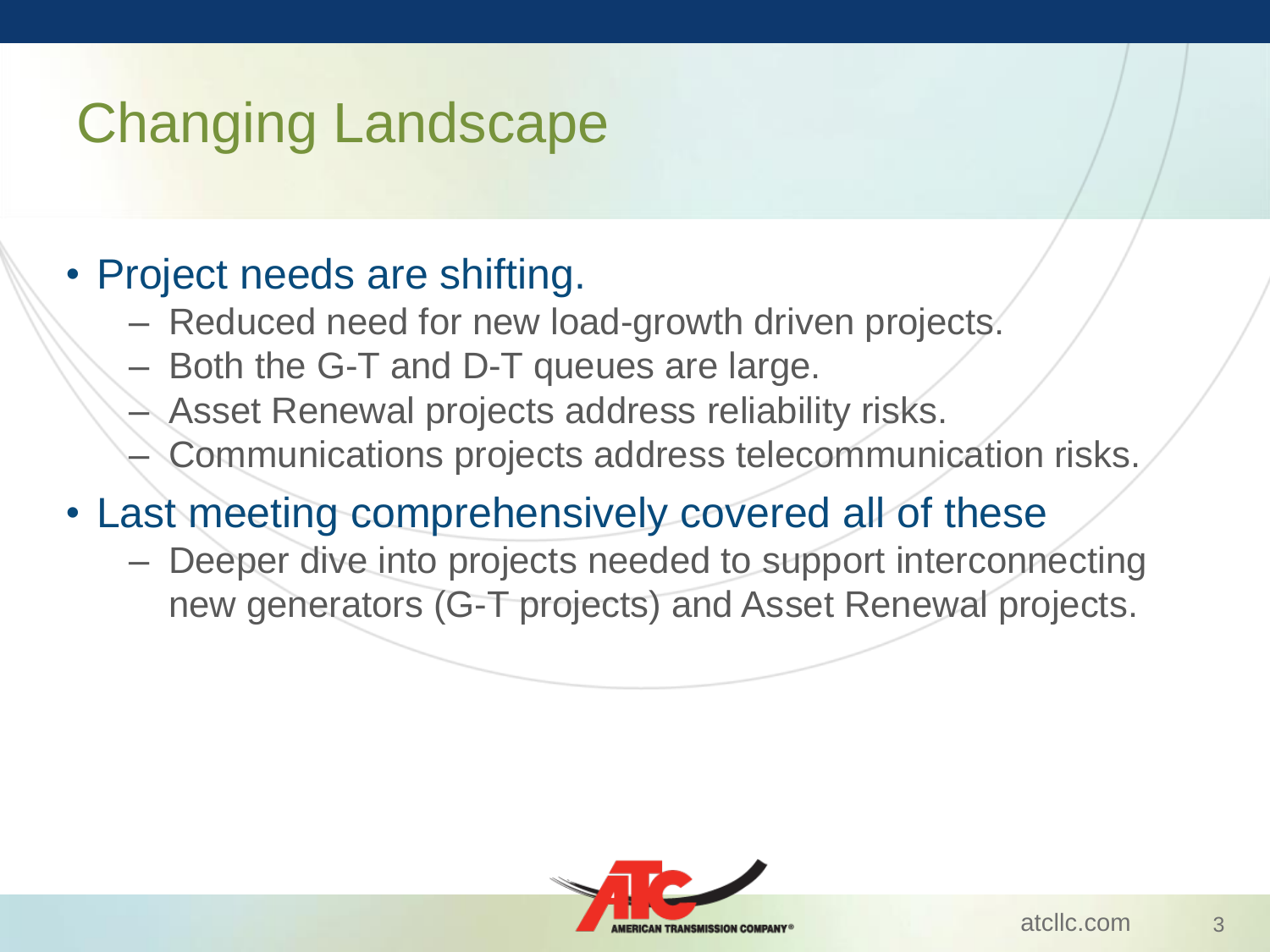## New TYA Projects/Solutions

#### • ATC's latest list of TYA projects included. – Orange highlighted projects are new.

| <b>Project Name</b>                                                                     | 2020<br><b>Estimated</b><br><b>In-Service</b><br>Year | <b>ZONE</b>    | <b>Need Category</b>       | Planned /<br>Proposed /<br>Provisional | <b>MISO MTEP</b><br><b>Appendix</b><br>$(BOLD =$<br><b>Certified</b> ) | <b>MTEP</b><br><b>PRJID</b> | Cost               |
|-----------------------------------------------------------------------------------------|-------------------------------------------------------|----------------|----------------------------|----------------------------------------|------------------------------------------------------------------------|-----------------------------|--------------------|
| Petenwell - Council Creek (X-40), OPGW Installation                                     | 2024                                                  |                | Communication              | Provisional                            |                                                                        |                             | 8,600,000.00<br>S  |
| Blount - East Campus, 69kV, (6907), underground cable replacement                       | 2020                                                  | 3              | Damage                     | <b>Planned</b>                         | A in MTEP20                                                            | 18848                       | 9,000,000.00       |
| J821 GIC Zenith SS - Generator Interconnection Facilities and Network Upgrades          | 2021                                                  |                | <b>G-T</b> Interconnection | Proposed                               | A in MTEP20                                                            | 18567                       | 7,235,132.00       |
| J855 GIC Ebenezer SS - Generator Interconnection Facilities and Network Upgrades        | 2020                                                  | $\overline{3}$ | <b>G-T</b> Interconnection | Planned                                | A in MTEP20                                                            | 18655                       | 5,526,333.00       |
| J870/J871 MPFCA Highland SS, Generator Network Upgrades                                 | 2021                                                  | $\overline{3}$ | <b>G-T</b> Interconnection | Planned                                | A in MTEP20                                                            | 17525                       | \$16,655,765.00    |
| <b>J870 GIA Highland SS Interconnection Facilities</b>                                  | 2020                                                  | $\overline{3}$ | <b>G-T</b> Interconnection | Planned                                | A in MTEP20                                                            | 18849                       | 230,118.00         |
| J807 GIC Falcon SS Addition - Generator Interconnection Facilities and Network Upgrades | 2021                                                  | 3              | <b>G-T</b> Interconnection | Planned                                | A in MTEP20                                                            | 18566                       | 870,186.00         |
| J850/J878 MPFCA East Paris New SS                                                       | 2022                                                  | 5              | <b>G-T</b> Interconnection | Proposed                               | A in MTEP20                                                            | 18985                       | 25,525,101.00<br>Ś |
| Weston - Sherman Street, 115kV line (Z-52), uprate                                      | 2023                                                  |                | Reliability                | Proposed                               | A in MTEP20                                                            | 14909                       | 997,000.00         |
| Lost Dauphin - Red Maple 138kV (Q-147), uprate                                          | 2023                                                  | 4              | Reliability                | Proposed                               | A in MTEP21                                                            | 14964                       | 635,000.00         |
| Maine - Hilltop 115kV line (U-11), uprate                                               | 2023                                                  |                | <b>Reliabilty</b>          | Proposed                               | A in MTEP20                                                            | 14909                       | 835,000.00         |
| Klondike SS, New DIC                                                                    | 2020                                                  | $\overline{3}$ | T-D Interconnection        | Proposed                               | A in MTEP19                                                            | 14906                       | 1,000,000.00       |
| Waterloo SS, new DIC                                                                    | 2021                                                  | 3              | <b>T-D Interconnection</b> | <b>Planned</b>                         | A in MTEP19                                                            | 14906                       | 2,700,000.00       |

- G-T projects—Largest share.
- Timeline--shows what is coming up.

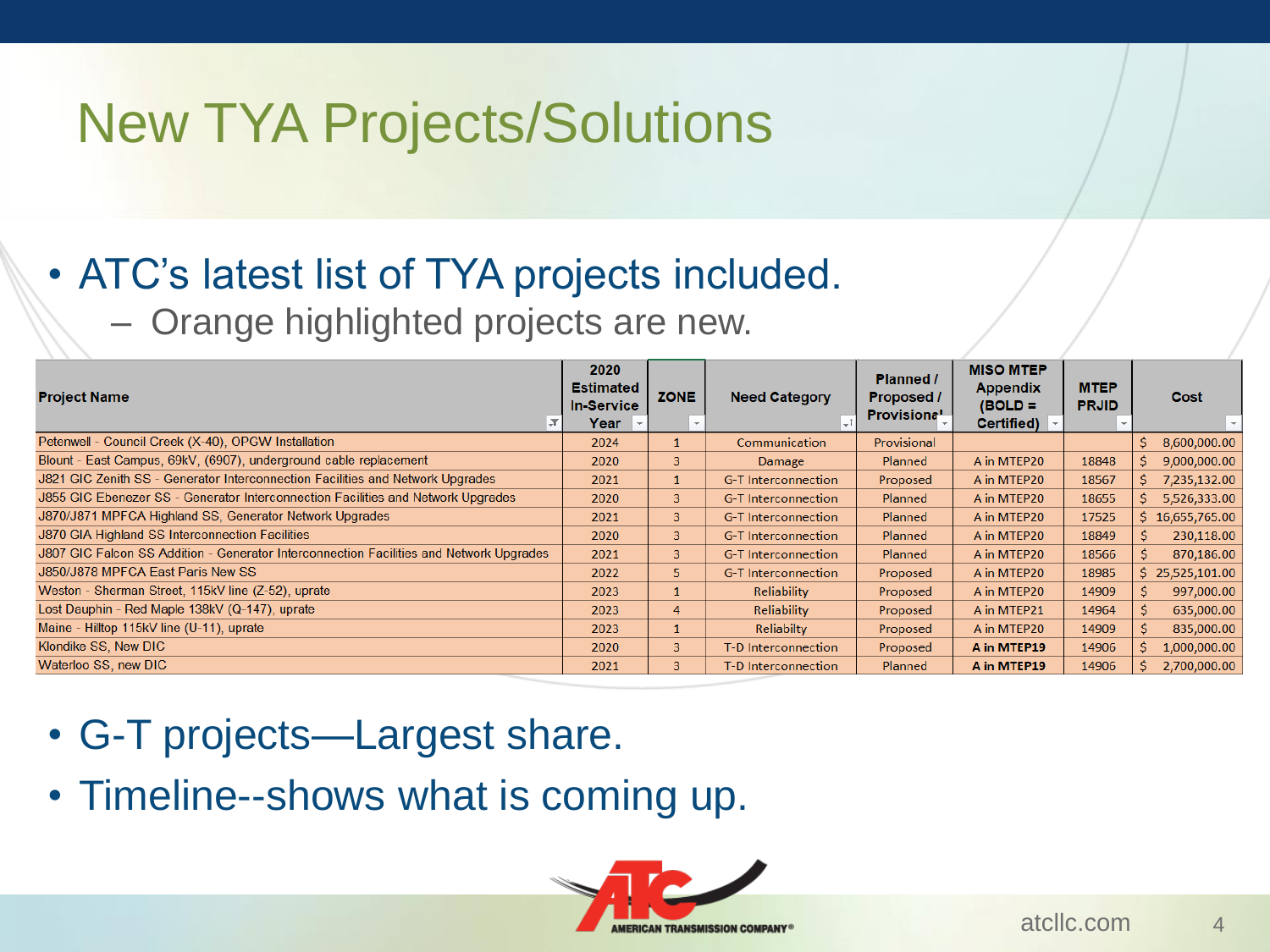### **Timeline**



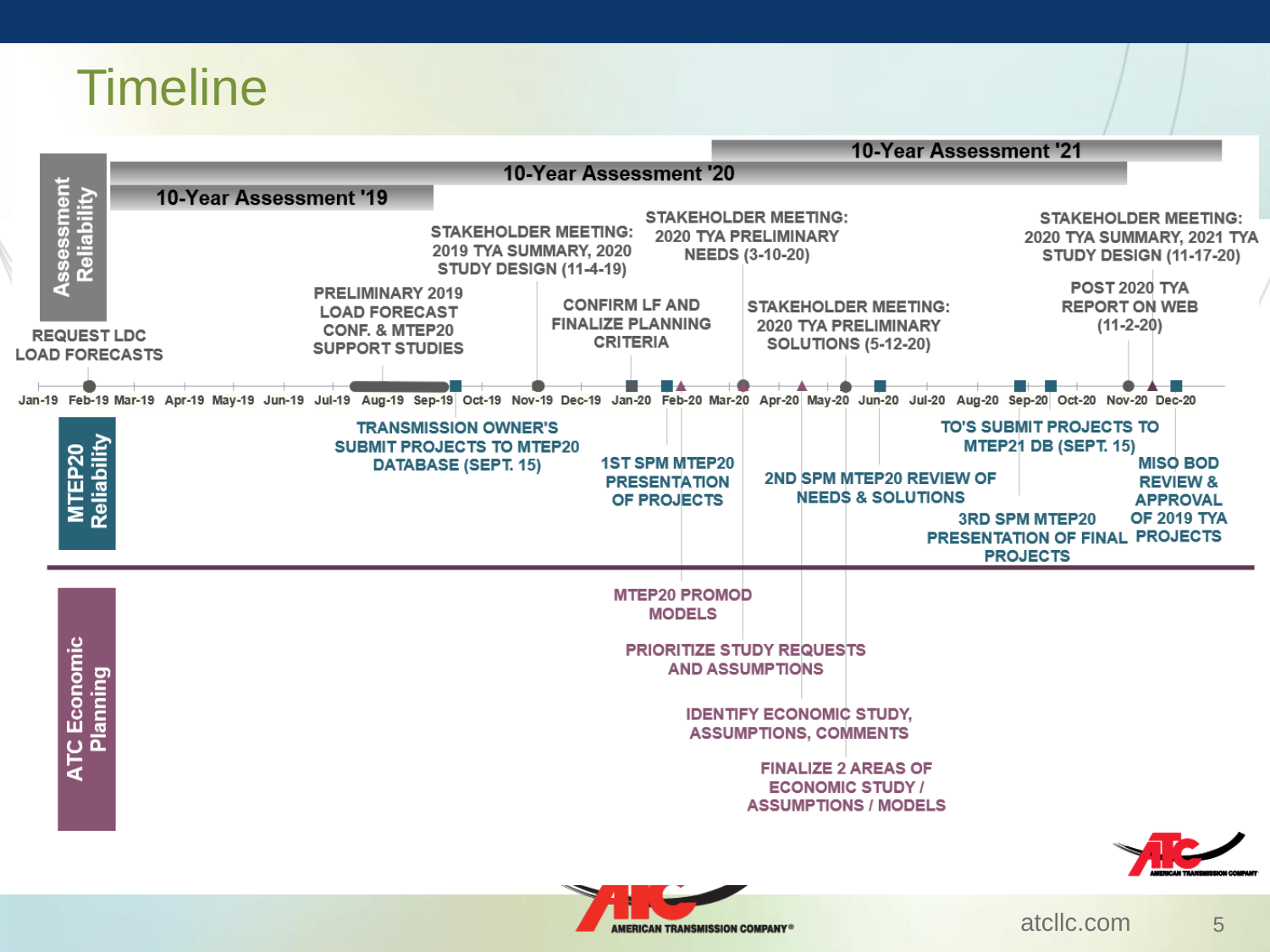### **Status**

- Completed
	- Requested load forecast from LDCs February 2019
	- Study Design meeting held November 4, 2019
	- Preliminary needs meeting held March 10, 2020

### • Next Steps

- Solutions comments due June 2, 2020
- Start drafting TYA on-line report May 2020
- Complete TYA on-line draft report September 2020
- ATC internal review/approval October 2020
- 2020 TYA on-line publication October 2020